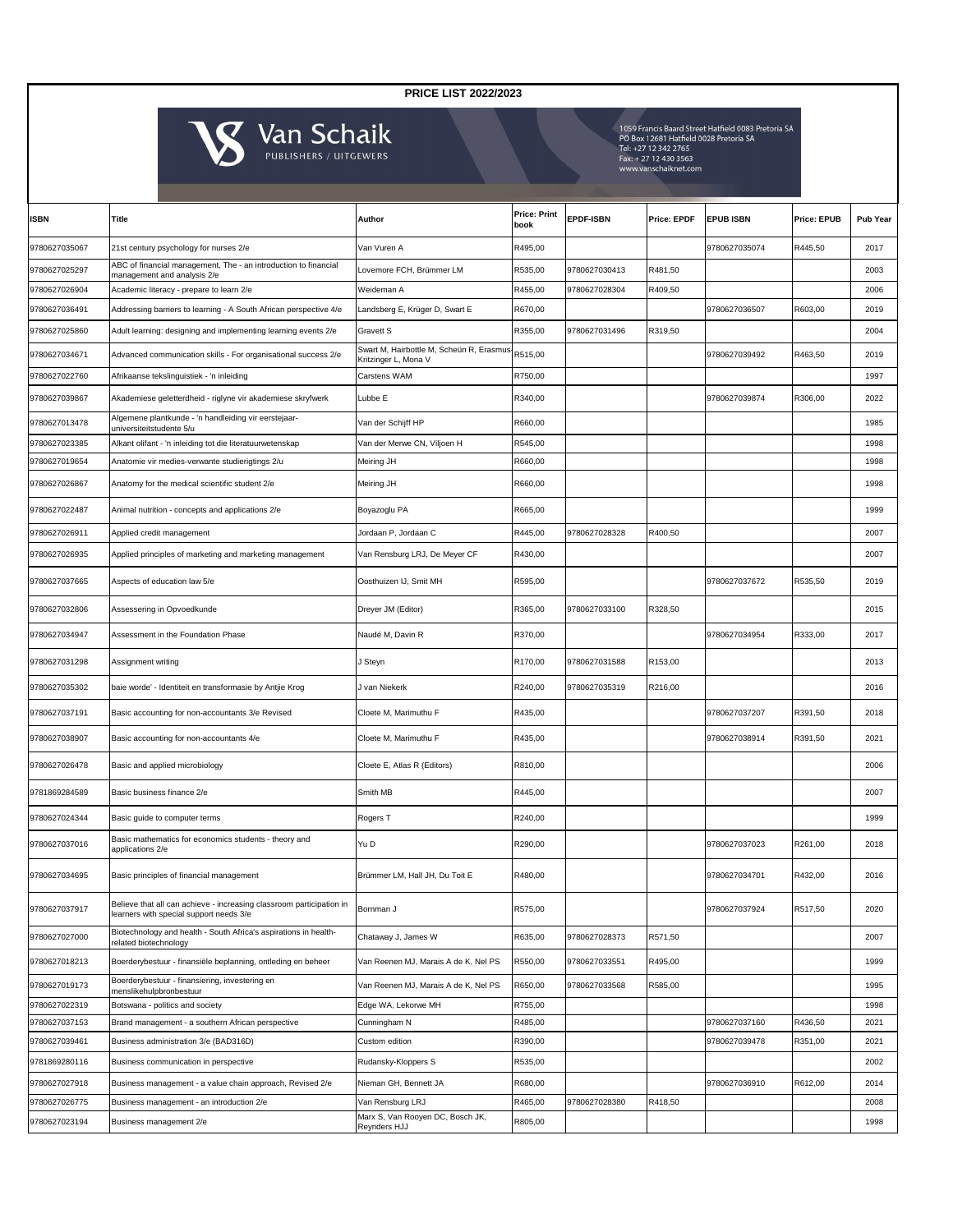| <b>ISBN</b>   | Title                                                                                                                                      | <b>Author</b>                                                        | <b>Price: Print</b><br>book | <b>EPDF-ISBN</b> | <b>Price: EPDF</b> | <b>EPUB ISBN</b> | Price: EPUB | <b>Pub Year</b> |
|---------------|--------------------------------------------------------------------------------------------------------------------------------------------|----------------------------------------------------------------------|-----------------------------|------------------|--------------------|------------------|-------------|-----------------|
| 9780627027437 | Business management for accounting students                                                                                                | Nieman GH, Bennett JA                                                | R520,00                     | 9780627031397    | R468,00            |                  |             | 2007            |
| 9780627038334 | Business warehouse and inventory management                                                                                                | Ramgovind P, Engelbrecht W                                           | R600,00                     |                  |                    | 9780627038341    | R540,00     | 2021            |
| 9780627026119 | Capture, care and management of wildlife, The                                                                                              | La Grange M                                                          | R795,00                     | 9780627029660    | R715,50            |                  |             | 2006            |
| 9780627033872 | Career psychology in the South African context 3/e                                                                                         | Stead GB, Watson MB                                                  | R490,00                     |                  |                    | 9780627033889    | R441,00     | 2017            |
| 9780627036057 | Child and youth misbehaviour in South Africa - a holistic approach<br>4/e                                                                  | Bezuidenhout C                                                       | R550,00                     |                  |                    | 9780627036064    | R495,00     | 2018            |
| 9780627017223 | Children with problems                                                                                                                     | Kapp JA                                                              | R730,00                     |                  |                    |                  |             | 1991            |
| 9780627021848 | Citizen participation in local government                                                                                                  | <b>Bekker K</b>                                                      | R465,00                     |                  |                    |                  |             | 1996            |
| 9781869156404 | <b>Classroom literacies</b>                                                                                                                | Evans R, Gauton R, Kaschula R, Prinsloo<br>D, Ramagoshi R, Taljard E | R375,00                     | 9780627029653    | R337,50            |                  |             | 2007            |
| 9780627022876 | Classroom management 2/e                                                                                                                   | Kruger AG, Van Schalkwyk OJ                                          | R445,00                     |                  |                    |                  |             | 1997            |
| 9780627032752 | Clinical obstetrics 4/e                                                                                                                    | Cronjé HS, Cilliers JBF, du Toit MA                                  | R1 010,00                   | 9780627033124    | R909,00            |                  |             | 2016            |
| 9780627037115 | Communicating @ work - boosting your spoken, written and visual<br>impact 4/e                                                              | Grant T, Borcherds R                                                 | R570,00                     |                  |                    | 9780627037122    | R513,00     | 2019            |
| 9780627025242 | Communicating leader, The - the key to strategic alignment 2/e                                                                             | Puth G                                                               | R565,00                     |                  |                    |                  |             | 2002            |
| 9780627033063 | Communication, culture and the multilingual classroom 2/e                                                                                  | Evans R                                                              | R380,00                     | 9780627033131    | R342,00            |                  |             | 2016            |
| 9780627030673 | Community development profession, The - issues, concepts and<br>approaches                                                                 | De Beer F, Swanepoel H                                               | R405,00                     | 9780627031946    | R364,50            |                  |             | 2013            |
| 9780627037931 | Community engagement research in South Africa - histories,<br>methods, theories and practice                                               | Van Eeden E, Eloff I, Dippenaar H                                    | R525,00                     |                  |                    | 9780627037948    | R472,50     | 2022            |
| 9780627029523 | Community psychology in South Africa 2/e                                                                                                   | Visser M, Moleko AG                                                  | R605,00                     |                  |                    | 9780627032479    | R544,50     | 2012            |
| 9780627027307 | Community-driven projects - reflections on a success story                                                                                 | Phahlamohlaka J                                                      | R390,00                     | 9780627028441    | R351,00            |                  |             | 2008            |
| 9780627026751 | Comparative education - education systems and contemporary<br>issues                                                                       | Wolhuter CC, Lemmer E, De Wet NC                                     | R615,00                     | 9780627028410    | R553,50            |                  |             | 2007            |
| 9780627025570 | Completing your thesis - a practical guide                                                                                                 | <b>Bak N</b>                                                         | R470,00                     | 9780627031571    | R423,00            |                  |             | 2004            |
| 9780627033285 | Contemporary cases in southern African marketing 3/e                                                                                       | Klopper HB, Viljoen K                                                | R405,00                     |                  |                    | 9780627034794    | R364,50     | 2016            |
| 9780627035906 | Contemporary issues in operations and supply chain management                                                                              | Mkansi M. McLennan N. De Villiers G                                  | R555,00                     |                  |                    | 9780627035913    | R499,50     | 2019            |
| 9780627027765 | Contraception - a South African perspective                                                                                                | Dreyer G                                                             | R495,00                     | 9780627030345    | R445,50            |                  |             | 2012            |
| 9780627025020 | Contraception - theory and practice 4/e                                                                                                    | Grobler CFJ                                                          | R485,00                     | 9780627031526    | R436,50            |                  |             | 2003            |
| 9780627035975 | Contract management - an introduction 2/e                                                                                                  | Nieman G                                                             | R320,00                     |                  |                    | 9780627035982    | R288,00     | 2017            |
| 9780627026188 | Corporate communication - getting the message across in business<br>2/e                                                                    | Van Staden E, Marx S, Erasmus-<br>Kritzinger L                       | R565,00                     | 9780627028472    | R508,50            |                  |             | 2007            |
| 9781869280048 | Corporate law & corporate governance - a global picture of<br>business undertakings in South Africa                                        | Mongal T                                                             | R675,00                     |                  |                    |                  |             | 2003            |
| 9780627032745 | Corporate law for commerce students 2/e                                                                                                    | Haupt A, Malange NJ                                                  | R545,00                     |                  |                    | 9780627034497    | R490,50     | 2015            |
| 9780627037320 | Corporate law for commerce students 3/e                                                                                                    | Haupt A, Malange NJ                                                  | R545,00                     |                  |                    | 9780627037337    | R490,50     | 2021            |
| 9780627031243 | Cost and management accounting 3/e                                                                                                         | Van Rensburg M                                                       | R545,00                     |                  |                    | 9780627033148    | R490,50     | 2016            |
| 9780627036798 | Cost and management accounting workbook                                                                                                    | Shaku MD                                                             | R265,00                     |                  |                    | 9780627036804    | R238,50     | 2018            |
| 9780627037108 | Cost and management accounting workbook bundle                                                                                             |                                                                      | R650,00                     |                  |                    |                  |             | 2019            |
| 9780627028267 | Courageous conversations - a collection of interviews and<br>reflections on responsible leadership by South African captains of<br>ndustry | Gleason D, Nkomo S, De Jongh D                                       | R740,00                     | 9780627029707    | R666,00            |                  |             | 2011            |
| 9780627030994 | Creating safe and effective classrooms                                                                                                     | Joubert R, Prinsloo, IJ                                              | R415,00                     | 9780627031687    | R373,50            |                  |             | 2013            |
| 9780627033919 | Creative arts education                                                                                                                    | Odendaal RM, de Jager T                                              | R435,00                     |                  |                    | 9780627033926    | R391,50     | 2017            |
| 9780627027079 | Credit law of South Africa, The                                                                                                            | Jordaan P                                                            | R420,00                     | 9780627028465    | R378,00            |                  |             | 2007            |
| 9780627035876 | Curriculum studies - development, interpretation, plan and practice<br>3/e                                                                 | Booyse C, Du Plessis E                                               | R340,00                     |                  |                    | 9780627035883    | R306,00     | 2017            |
| 9780627037481 | Curriculum studies in context 4/e                                                                                                          | Booyse C, Du Plessis E, Maphalala M                                  | R340,00                     |                  |                    | 9780627037498    | R306,00     | 2019            |
| 9780627037504 | Curriculum studies in context, Unisa edition                                                                                               |                                                                      | R180,00                     |                  |                    | 9780627037511    | R180,00     | 2019            |
| 9781869286064 | Customer service management - a holistic approach                                                                                          | Engelbrecht E                                                        | R460,00                     |                  |                    |                  |             | 2007            |
| 9780627028076 | Cyberlaw @ SA III - the law of the internet in South Africa 3/e                                                                            | Papadopoulos S, Snail S                                              | R765,00                     |                  |                    | 9780627031311    | R688,50     | 2012            |
| 9780627037955 | Cyberlaw @ SA IV - the law of the internet in South Africa 4/e                                                                             | Papadopoulos S, Snail ka Mtuze S                                     | R765,00                     |                  |                    | 9780627037962    | R688,50     | 2022            |
| 9780627026645 | Democracy under construction                                                                                                               | Van Beek U                                                           | R695,00                     |                  |                    |                  |             | 2006            |
| 9780627024238 | Democratisation of South African local government - a tale of three<br>cities                                                              | Cameron R                                                            | R635,00                     |                  |                    |                  |             | 1999            |
| 9780627037979 | Developing soft skils for success - a guide for modern professionals Jonker BE, Mtshelwane NDP                                             |                                                                      | R380,00                     |                  |                    | 9780627037986    | R342,00     | 2021            |
|               |                                                                                                                                            |                                                                      |                             |                  |                    |                  |             |                 |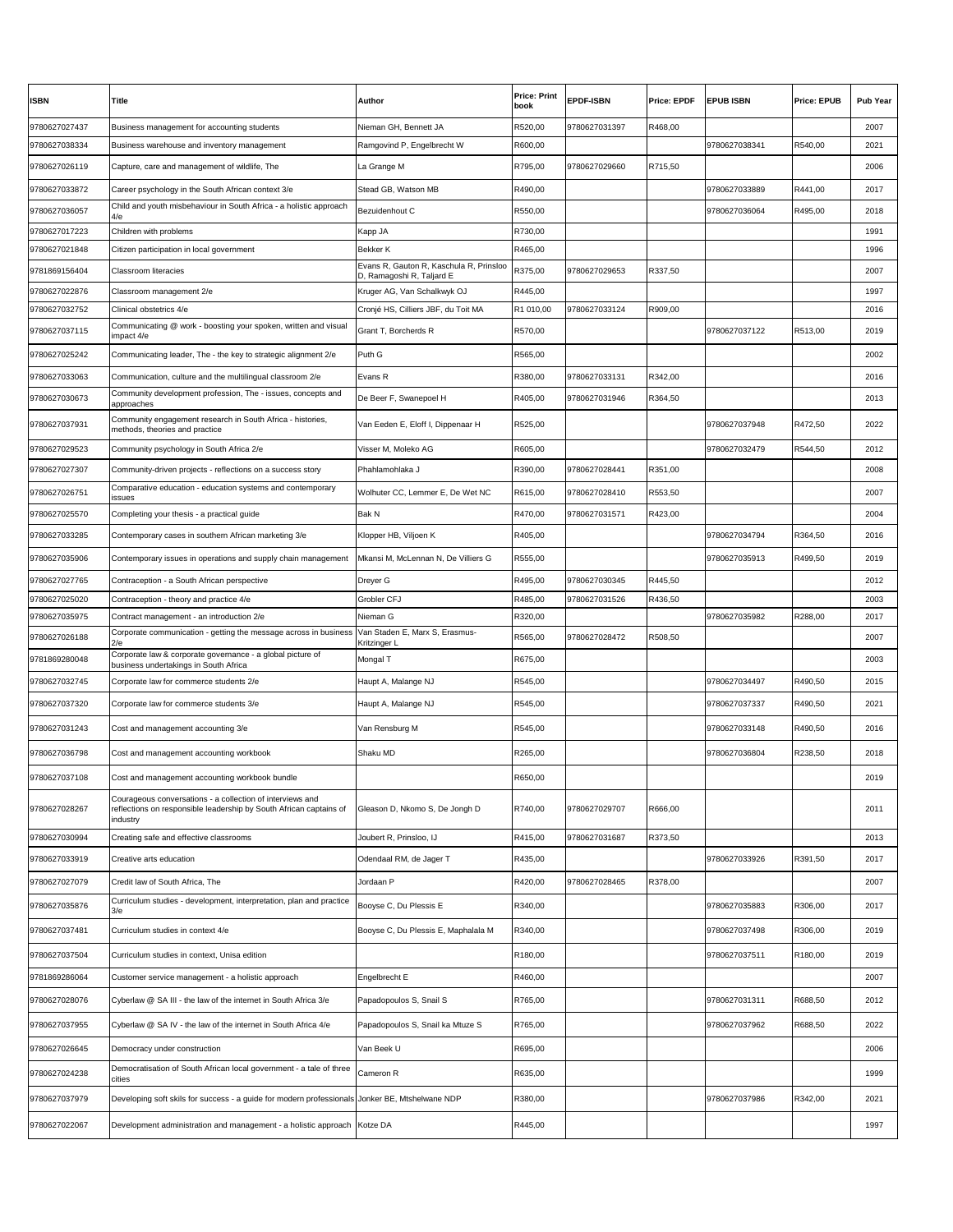| <b>ISBN</b>                    | <b>Title</b>                                                                                      | <b>Author</b>                                                                 | <b>Price: Print</b><br>book | <b>EPDF-ISBN</b> | <b>Price: EPDF</b> | <b>EPUB ISBN</b> | <b>Price: EPUB</b>  | <b>Pub Year</b> |
|--------------------------------|---------------------------------------------------------------------------------------------------|-------------------------------------------------------------------------------|-----------------------------|------------------|--------------------|------------------|---------------------|-----------------|
| 9780627034022                  | Development, change and the change agent - facilitation at<br>arassroots 2/e                      | Theron F. Mchunu N                                                            | R655,00                     |                  |                    | 9780627034039    | R589,50             | 2016            |
| 9780627031793                  | Development, the state and civil society in South Africa 3/e                                      | Davids I, Theron F, Maphunye KJ                                               | R585,00                     | 9780627032875    | R526,50            |                  |                     | 2014            |
| 9780627036552                  | Didactics - The art and science of teaching 2/e                                                   | De Jager, T                                                                   | R355,00                     |                  |                    | 9780627036569    | R319,50             | 2018            |
| 9780627034732                  | Directional/ strategic marketing planning                                                         | Janse van Rensburg DB, Drotsky GAP                                            | R545,00                     |                  |                    | 9780627034749    | R490,50             | 2017            |
| 9780627024146                  | Discourse in a multilingual and multicultural courtroom - a court<br>interpreter's quide          | Moeketsi R                                                                    | R500,00                     |                  |                    |                  |                     | 1999            |
| 9780627027697                  | Dissertation writing - a research journey                                                         | Badenhorst C                                                                  | R560,00                     | 9780627028502    | R504,00            |                  |                     | 2008            |
| 9781869285678                  | Distribution management 2/e                                                                       | Strydom JW, Grové T, Van Heerden CH,<br>Nel D, Van Scheers L, Bothma C        | R525,00                     |                  |                    | 9780627034435    | R472,50             | 2005            |
| 9780627026423                  | Diversity management for business success                                                         | Human L                                                                       | R540,00                     |                  |                    |                  |                     | 2005            |
| 9780627036637                  | Dogs in southern African literature                                                               | Wylie D, Barendse JM                                                          | R245,00                     |                  |                    | 9780627036644    | R220,50             | 2018            |
| 9780627022043                  | Dramateks, Die - 'n handleiding                                                                   | Keuris M                                                                      | R310,00                     | 9780627031540    | R279,00            |                  |                     | 1996            |
| 9780627033247                  | E-commerce - dynamic markets perspective 2/e                                                      | Chipp K, Ismail Z, Meiring E                                                  | R665,00                     |                  |                    | 9780627033254    | R598,50             | 2016            |
| 9780627037689                  | Economic indicators 6/e                                                                           | Mohr, P assisted by Yu D & Adendorff S                                        | R380,00                     |                  |                    | 9780627037696    | R342,00             | 2019            |
| 9780627037054                  | Economics for South African students 6/e                                                          | Mohr P                                                                        | R695,00                     |                  |                    | 9780627037061    | R625,50             | 2020            |
| 9780627027055                  | Economics of water, The - water for life; sanitation for dignity                                  | Meyer WN                                                                      | R475,00                     | 9780627028526    | R427,50            |                  |                     | 2007            |
| 9780627031151                  | Educator as assessor, The 2/e                                                                     | Dreyer JM                                                                     | R360,00                     |                  |                    | 9780627032141    | R324,00             | 2014            |
| 9780627037580                  | Educator as assessor in the Foundation Phase, The, Unisa edition                                  | Dreyer JM, Mawela AS                                                          | R <sub>180,00</sub>         |                  |                    | 9780627037597    | R <sub>180,00</sub> | 2020            |
| 9780627037603                  | Educator as assessor in the Intermediate Phase, The, Unisa edition                                | Dreyer JM, Mawela AS                                                          | R180,00                     |                  |                    | 9780627037610    | R <sub>180,00</sub> | 2020            |
| 9780627037627                  | Educator as assessor in the Senior Phase and FET, The, Unisa<br>edition                           | Dreyer JM, Mawela AS                                                          | R180,00                     |                  |                    | 9780627037634    | R <sub>180,00</sub> | 2020            |
| 9780627026027                  | Educator as mediator of learning, The                                                             | Nieman MM, Monyai RB                                                          | R380,00                     |                  |                    | 9780627032165    | R342,00             | 2006            |
| 9780627031267                  | Educator's guide to effective classroom management, An 2/e                                        | Coetzee SA, Van Niekerk EJ                                                    | R520,00                     |                  |                    | 9780627034510    | R468,00             | 2015            |
| 9780627036538                  | Educator's guide to effective classroom management, An 3/e                                        | Coetzee SA, Van Niekerk EJ                                                    | R520,00                     |                  |                    | 9780627036545    | R468,00             | 2018            |
| 9780627033735                  | Educator's guide to school management-leadership skills, An 2/e                                   | Van Deventer I                                                                | R595,00                     |                  |                    | 9780627031908    | R535,50             | 2016            |
| 9781874940456                  | Effective communication, Revised 1/e                                                              | Erasmus-Kritzinger L, Bowler A, Goliath D                                     | R335,00                     |                  |                    | 9780627032493    | R301,50             | 2002            |
| 9780627031007                  | Effective communication - Empowering the workforce 2/e                                            | Swart M, Hairbottle M, Bowler A, Goliath<br>D, Scheün M, Erasmus-Kritzinger L | R335,00                     |                  |                    | 9780627037078    | R301,50             | 2019            |
| 9780627037993                  | Effective communication N5 - Empowering the workforce                                             | Swart M, Hairbottle M, Scheün M                                               | R320,00                     |                  |                    | 9780627038006    | R288,00             | 2021            |
| 9780627038013                  | Effective communication N6 - Empowering the workforce                                             | Swart M, Hairbottle M, Scheün M                                               | R320,00                     |                  |                    | 9780627038020    | R288,00             | 2022            |
| 9781869280093                  | Effective facilitation                                                                            | Meyer M                                                                       | R370,00                     |                  |                    |                  |                     | 2004            |
| 9780627030727                  | Effective management of a school, The - towards quality outcomes                                  | Botha RJ                                                                      | R435,00                     | 9780627031649    | R391,50            |                  |                     | 2013            |
|                                |                                                                                                   | Bisschoff T, Du Plessis P, Smith E                                            |                             |                  |                    |                  |                     |                 |
| 9780627025754<br>9780627033445 | Effective school marketing<br>Ekonomie vir Suid-Afrikaanse studente 5/u                           | Mohr P                                                                        | R415,00<br>R695,00          | 9780627033452    | R625.50            |                  |                     | 2004<br>2015    |
| 9780627026317                  | Emergency management of acute poisoning                                                           | Howard A                                                                      | R840,00                     | 9780627029240    | R756,00            |                  |                     | 2006            |
| 9781869286071                  | Emotional intelligence and leadership                                                             | Connelly M                                                                    | R250,00                     |                  |                    |                  |                     | 2007            |
| 9780627024726                  | Employers' guide to the Employment Equity Act                                                     | Tinarelli S                                                                   | R540,00                     |                  |                    |                  |                     | 2000            |
| 9780627034572                  | Entrepreneurial Skills 1/e                                                                        | Mmako NM, Shambare R, Dhliwayo S,<br>Radiepere S                              | R435,00                     |                  |                    | 9780627034589    | R391,50             | 2017            |
| 9780627038037                  | Entrepreneurial Skills 2/e                                                                        | Mmako NM, Sambo W, Shambare R                                                 | R435,00                     |                  |                    | 9780627038044    | R391,50             | 2021            |
| 9780627035937                  | Entrepreneurship - a South African perspective 4/e                                                | Nieuwenhuizen C, Nieman GH                                                    | R690,00                     |                  |                    | 9780627035944    | R621,00             | 2018            |
| 9780627034558                  | Entrepreneurship and small business management                                                    | Chiloane-Tsoka GE, Rankhumise EM                                              | R540,00                     |                  |                    | 9780627034565    | R486,00             | 2019            |
| 9780627030161                  | Environmental education and education for sustainability - some<br>South African perspectives 2/e | Loubser CP                                                                    | R460,00                     |                  |                    | 9780627032202    | R414,00             | 2014            |
| 9780627026799                  | Environmental impact assessment - a practical guide for the                                       | Aucamp PJ                                                                     | R575,00                     | 9780627028564    | R517,50            |                  |                     | 2009            |
| 9780627026256                  | discerning practitioner<br>Equal educational opportunities - issues and challenges                | Russo C, Beckmann J, Jansen J                                                 | R615,00                     |                  |                    |                  |                     | 2006            |
| 9780627036354                  | Essential business communication - communicating with a vision                                    | Shober D                                                                      | R420,00                     |                  |                    | 9780627036361    | R378,00             | 2018            |
| 9780627039065                  | 3/e<br><b>Essential gynaecology</b>                                                               | Abdool Z, Snyman LC                                                           | R525,00                     |                  |                    | 9780627039072    | R472,50             | 2022            |
|                                |                                                                                                   |                                                                               |                             |                  |                    | 9780627036866    | R297,00             | 2020            |
| 9780627036859                  | Ethics in the public sector                                                                       | Mello DM, et al.                                                              | R330,00                     |                  |                    |                  |                     |                 |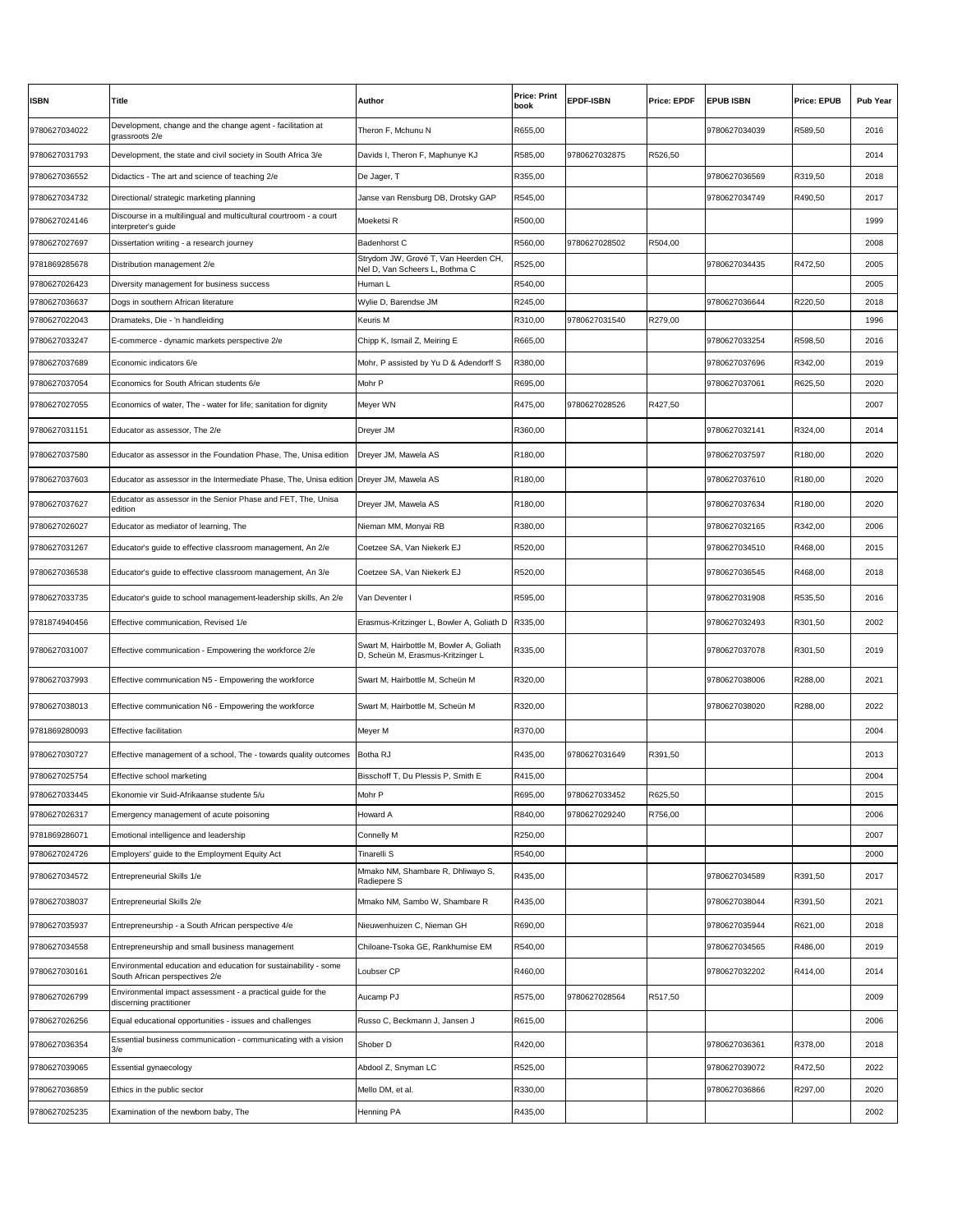| <b>ISBN</b>   | Title                                                                                                                                           | Author                                          | <b>Price: Print</b><br>book | <b>EPDF-ISBN</b> | <b>Price: EPDF</b> | <b>EPUB ISBN</b> | <b>Price: EPUB</b> | <b>Pub Year</b> |
|---------------|-------------------------------------------------------------------------------------------------------------------------------------------------|-------------------------------------------------|-----------------------------|------------------|--------------------|------------------|--------------------|-----------------|
| 9780627037863 | Exploring creativity and innovation - a structured approach for<br>entrepreneurs, managers and other game changers 2/e                          | Antonites AJ                                    | R495,00                     | 9780627037870    | R445,50            |                  |                    | 2020            |
| 9780627018244 | Farm management - financial planning, analysis and control                                                                                      | Van Reenen MJ, Marais A de K, Nel PS            | R550,00                     | 9780627033537    | R495,00            |                  |                    | 1999            |
| 9780627020100 | Farm management - financing, investment and human resource<br>management                                                                        | Van Reenen MJ, Marais A de K, Nel PS            | R650,00                     | 9780627033544    | R585,00            |                  |                    | 1995            |
| 9780627037177 | Finance for non-financial managers, Revised 3/e                                                                                                 | Marx J, Ngwenya S, Grebe G                      | R495,00                     |                  |                    | 9780627037184    | R445,50            | 2019            |
| 9780627030611 | Financial management in education in South Africa                                                                                               | Van Rooyen J                                    | R500,00                     | 9780627031014    | R450,00            |                  |                    | 2013            |
| 9780627025839 | Finding your way in academic writing 2/e                                                                                                        | Henning E, Gravett S, Van Rensburg W            | R435,00                     | 9780627029288    | R391,50            |                  |                    | 2004            |
| 9780627025457 | Finding your way in qualitative research                                                                                                        | Henning E, Van Rensburg W, Smit B               | R485,00                     |                  |                    |                  |                    | 2004            |
| 9780627037085 | First steps in research 3/e                                                                                                                     | Maree K                                         | R550,00                     |                  |                    | 9780627037092    | R495,00            | 2019            |
| 9780627035845 | Fonetiek 5/u                                                                                                                                    | Coetzee A (Reeksredakteur)                      | R295,00                     |                  |                    | 9780627035852    | R265,50            | 2018            |
| 9780627039362 | Foodservice management - an African perspective                                                                                                 | Jooste SM, Engelbrecht WH                       | R495,00                     |                  |                    | 9780627039379    | R445,50            | 2022            |
| 9780627029790 | Framework for the study of linguistics, A                                                                                                       | Weideman A                                      | R385,00                     | 9780627031021    | R346,50            |                  |                    | 2011            |
| 9780627036118 | Frans Barker's The South African labour market 6/e                                                                                              | Yu D, Roos P                                    | R680,00                     |                  |                    | 9780627036125    | R612,00            | 2018            |
| 9780627033308 | Fundamental principles of supply chain management                                                                                               | Mbanje S, Lunga J (Editors)                     | R425,00                     | 9780627033315    | R382,50            |                  |                    | 2015            |
| 9780627030987 | Fundamentals of human rights and democracy in education                                                                                         | Smit M                                          | R570,00                     | 9780627031601    | R513,00            |                  |                    | 2013            |
| 9780627034275 | Fundamentals of insurance                                                                                                                       | Marx J, van der Meer F                          | R700,00                     |                  |                    | 9780627034480    | R630,00            | 2016            |
| 9780627038839 | Fundamentals of Research in Humanities, Social Sciences<br>and Science Education - a practical step-by-step approach<br>to a successful journey | Adu EO, Okeke CIO                               | R420,00                     |                  |                    | 9780627038846    | R378,00            | 2022            |
| 9781869284596 | Fundamentals of sales and marketing                                                                                                             | Engelbrecht E                                   | R435,00                     | 9780627031458    | R391,50            |                  |                    | 2005            |
| 9780627037344 | Fundamentals of tourism - an African perspective                                                                                                | Acha-Anyi PN                                    | R520,00                     |                  |                    | 9780627037351    | R468,00            | 2020            |
| 9780627033469 | Game ranch management 6/e                                                                                                                       | Bothma J du P, Du Toit JG                       | R1 320,00                   |                  |                    | 9780627034909    | R1 188,00          | 2016            |
| 9780627036378 | Geletterdheid in die Grondslagfase 3/u                                                                                                          | Joubert I (Redakteur)                           | R575,00                     |                  |                    | 9780627036385    | R517,50            | 2019            |
| 9780627033070 | General management                                                                                                                              | Lazenby, K (Editor)                             | R505,00                     |                  |                    | 9780627033155    | R454,50            | 2015            |
| 9780627037894 | General management 2/e                                                                                                                          | Lazenby, JAA (Editor)                           | R505,00                     |                  |                    | 9780627037900    | R454,50            | 2020            |
|               |                                                                                                                                                 |                                                 |                             |                  |                    |                  |                    |                 |
| 9780868744162 | General surgery                                                                                                                                 | Mieny CJ                                        | R630,00                     |                  |                    |                  |                    | 1992            |
| 9780799411898 | Geography teaching in southern Africa - an introductory guide                                                                                   | Hurry L                                         | R455,00                     |                  |                    |                  |                    | 1989            |
| 9780627025167 | Getting and keeping your accreditation - the quality assurance and<br>assessment guide for education, training and development<br>providers     | Coetzee M                                       | R625,00                     |                  |                    |                  |                    | 2002            |
| 9780627034046 | Government and politics in South Africa 5/e                                                                                                     | Landsberg C, S Graham                           | R580,00                     |                  |                    | 9780627034053    | R522,00            | 2017            |
| 9780627026683 | Growing human rights and values in education                                                                                                    | Nieuwenhuis J                                   | R575,00                     | 9780627028656    | R517,50            |                  |                    | 2007            |
| 9781869280017 | Guide to passing general management, A                                                                                                          | Vrba MJ, Brevis T                               | R260,00                     |                  |                    |                  |                    | 2002            |
| 9781869280086 | Guide to passing human resource management, A                                                                                                   | Meyer M                                         | R260,00                     |                  |                    |                  |                    | 2003            |
| 9781869280079 | Guide to passing marketing, A                                                                                                                   | Strydom JW                                      | R265,00                     |                  |                    |                  |                    | 2002            |
| 9780627033483 | Guidelines for assessment adaptation                                                                                                            | Dunbar-Krige H (Editor)                         | R280,00                     | 9780627033490    | R252,00            |                  |                    | 2014            |
| 9780627039348 | Guidelines for assessment accommodations 2/e                                                                                                    | Fourie J (Editor)                               | R280,00                     |                  |                    | 9780627039355    | R252,00            | 2022            |
| 9780627036972 | Handbook for the management of breast cancer in a general<br>າospital                                                                           | Edge J, Buccimazza I                            | R245,00                     |                  |                    | 9780627036989    | R220,50            | 2019            |
| 9780627026874 | Hand book, The - a practical approach to common hand problems<br>3/e                                                                            | Mennen U, Van Velze C                           | R885,00                     | 9780627029103    | R796,50            |                  |                    | 2008            |
| 9780627030130 | Health and health care in South Africa 2/e                                                                                                      | Van Rensburg HCJ                                | R890,00                     | 9780627030369    | R801,00            |                  |                    | 2012            |
| 9780627027505 | Health, illness and disability - psychosocial approaches 2/e                                                                                    | Ross E, Deverell A                              | R675,00                     | 9780627028663    | R607,50            |                  |                    | 2010            |
| 9780627024375 | Hele os vir 'n ou broodmes, 'n                                                                                                                  | Coetzee A                                       | R475,00                     |                  |                    |                  |                    | 2000            |
| 9780627033612 | Help, I'm a student teacher! - skills development for teaching<br>practice 2/e                                                                  | Du Toit ER, Louw LP, Jacobs L                   | R425,00                     |                  |                    | 9780627034800    | R382,50            | 2016            |
| 9780627038075 | Help, I'm a student teacher! - skills development for teaching<br>practice 3/e                                                                  | Du Toit ER, Louw LP, Jacobs L                   | R425,00                     |                  |                    | 9780627038082    | R382,50            | 2021            |
| 9780627027970 | History of schooling in South Africa, A - method and context                                                                                    | Booyse JJ, Le Roux CS, Seroto J,<br>Wolhuter CC | R435,00                     |                  |                    | 9780627034541    | R391,50            | 2011            |
| 9780627032738 | History of South African Literature: Afrikaans Literature 17th-19th<br>centuries, A                                                             | Koch, J                                         | R645,00                     | 9780627033575    | R580,50            |                  |                    | 2015            |
| 9780627025648 | Home/community-based care                                                                                                                       | Peu MD                                          | R505,00                     |                  |                    |                  |                    | 2008            |
| 9780627024849 | How to succeed in your Master's and doctoral studies - a South<br>African guide and resource book                                               | Mouton J                                        | R450,00                     |                  |                    | 9780627032660    | R405,00            | 2000            |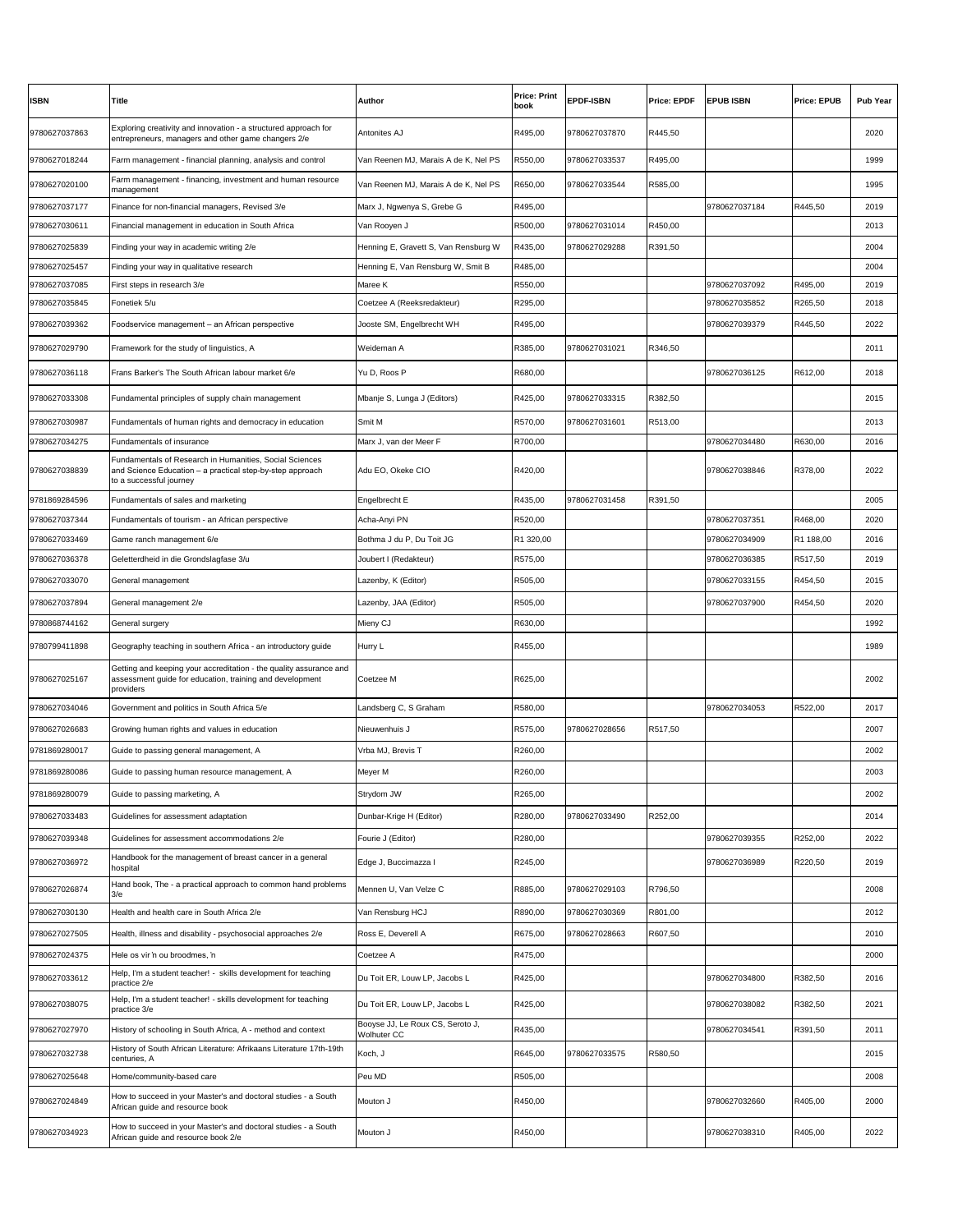| <b>ISBN</b>   | Title                                                                                          | Author                                                                  | <b>Price: Print</b><br>book | <b>EPDF-ISBN</b> | <b>Price: EPDF</b> | <b>EPUB ISBN</b> | <b>Price: EPUB</b> | <b>Pub Year</b> |
|---------------|------------------------------------------------------------------------------------------------|-------------------------------------------------------------------------|-----------------------------|------------------|--------------------|------------------|--------------------|-----------------|
| 9780627032950 | How to support English Second Language learners                                                | Nel M                                                                   | R280,00                     | 9780627033193    | R252,00            |                  |                    | 2015            |
| 9780627024580 | Human anatomy                                                                                  | Meiring JH                                                              | R870,00                     |                  |                    |                  |                    | 2000            |
| 9780627024597 | Human habits of highly effective organisations                                                 | <b>Charlton G</b>                                                       | R590,00                     |                  |                    |                  |                    | 2000            |
| 9780627025624 | Human histology                                                                                | Coetzee HL, Meiring JH, Loots GP                                        | R755,00                     |                  |                    |                  |                    | 2003            |
| 9781869286088 | Human resource management - induction and employment equity                                    | Cloete E, Allen-Payne C                                                 | R420,00                     |                  |                    |                  |                    | 2007            |
| 9781869286095 | Human resource management - recruitment and selection                                          | Meyer M                                                                 | R340,00                     |                  |                    |                  |                    | 2007            |
| 9780627026638 | Human resource management in education - rebalancing the scales Loock C, Grobler B, Mestry R   |                                                                         | R385,00                     | 9780627028694    | R346,50            |                  |                    | 2006            |
| 9780627038099 | Human resource management in the new world of work - Meeting<br>the challenges of Industry 4.0 | Kokt D                                                                  | R450,00                     | 9780627038105    | R450,00            | 9780627039485    | R450,00            | 2020            |
| 9780627027611 | Human search for meaning, The 2/e                                                              | Krüger JS, Lubbe GJA, Steyn HC                                          | R545,00                     |                  |                    | 9780627032240    | R490,50            | 2009            |
| 9780627035135 | Improving public policy 4/e                                                                    | Cloete F, De Coning C, Wissink H, Rabie                                 | R685,00                     |                  |                    | 9780627035142    | R616,50            | 2018            |
| 9780627024214 | Inclusive education in action in South Africa                                                  | Engelbrecht P, Green L, Naicker S                                       | R475,00                     |                  |                    | 9780627034534    | R427,50            | 1999            |
| 9780627027581 | nformation technology research - a practical guide for computer<br>science and informatics 3/e | <b>Olivier MS</b>                                                       | R465,00                     | 9780627028748    | R418,50            |                  |                    | 2009            |
| 9780627026386 | nformation, ethics and the law                                                                 | Britz H, Ackermann M                                                    | R400,00                     | 9780627029264    | R360,00            |                  |                    | 2006            |
| 9780627021466 | Initiation into theology - the rich variety of theology and<br>hermeneutics                    | Maimela S, König A                                                      | R600,00                     |                  |                    |                  |                    | 1998            |
| 9780627036576 | Inleiding tot die onderwysreg 3/e hersiene                                                     | Oosthuizen IJ, Rossouw JP, de Wet A                                     | R340,00                     |                  |                    | 9780627036583    | R306,00            | 2018            |
| 9780627033322 | ntegrated marketing communication 4/e                                                          | Van Heerden N, Mulder D, Sephapo CM                                     | R570,00                     |                  |                    | 9780627033339    | R513,00            | 2019            |
| 9780627025389 | Intellectual tools - skills for the human sciences 2/e                                         | Rossouw D                                                               | R480,00                     |                  |                    |                  |                    | 2003            |
| 9780627025495 | Intensive wildlife production in southern Africa                                               | Bothma J du P, Van Rooyen N                                             | R980,00                     |                  |                    |                  |                    | 2005            |
| 9780627034060 | Intergovernmental relations in South Africa 2/e                                                | Kahn S, Madue S, Kalema R                                               | R520,00                     |                  |                    | 9780627034077    | R468,00            | 2016            |
| 9780627036439 | ntroducing children's literature - a guide to the South African<br>classroom                   | Evans R, Joubert I, Meier C                                             | R455,00                     |                  |                    | 9780627036446    | R409,50            | 2017            |
| 9780627036590 | Introduction to education law, Revised 3/e                                                     | Oosthuizen IJ, Rossouw JP, de Wet A                                     | R340,00                     |                  |                    | 9780627036606    | R306,00            | 2018            |
| 9780627028137 | ntroduction to financial derivatives                                                           | De Beer JS                                                              | R460,00                     | 9780627030024    | R414,00            |                  |                    | 2010            |
| 9781869284497 | ntroduction to human resource management                                                       | Meyer M, Kirsten M                                                      | R505,00                     |                  |                    |                  |                    | 2005            |
| 9780627034596 | ntroduction to human resource management                                                       | Meyer M, Krüger-Pretorius                                               | R445,00                     |                  |                    | 9780627034602    | R400,50            | 2018            |
| 9780627023231 | ntroduction to local government finance - a South African<br>perspective                       | Gildenhuys JSH                                                          | R495,00                     |                  |                    |                  |                    | 1997            |
| 9780627035999 | Introduction to marketing - a Southern African perspective                                     | Cunningham N                                                            | R625,00                     |                  |                    | 9780627036002    | R562,50            | 2018            |
| 9780627039102 | Introduction to marketing - a Southern African perspective 2/e                                 | Cunningham N                                                            | R625,00                     |                  |                    | 9780627039119    | R562,50            | 2022            |
| 9780627030178 | Introduction to research 3/e                                                                   | Brynard DJ, Hanekom SX, Brynard PA                                      | R345,00                     |                  |                    | 9780627031991    | R310,50            | 2014            |
| 9780627038952 | ntroduction to research 4/e                                                                    | Jakoet-Salie A, Brynard DJ, Hanekom SX,<br><b>Brynard PA</b>            | R345,00                     |                  |                    | 9780627038969    | R310,50            | 2021            |
| 9781869286101 | Introduction to sales and marketing strategy                                                   | Engelbrecht E                                                           | R280,00                     |                  |                    |                  |                    | 2007            |
| 9780627022494 | Introduction to the management of public finance                                               | Gildenhuys JSH                                                          | R465,00                     |                  |                    |                  |                    | 1997            |
| 9780627034190 | ntroduction to tourism and hospitality management, An                                          | Hermann UP, Du Plessis L                                                | R525,00                     | 9780627034206    | R472,50            |                  |                    | 2016            |
| 9780627036316 | Introduction to tourism planning and development - Igniting Africa's<br>tourism economy        | Acha-Anyi PN                                                            | R560,00                     |                  |                    | 9780627036323    | R504,00            | 2018            |
| 9781770048157 | Introductory communication 2/e                                                                 | Erasmus-Kritzinger L, Swart M, Hairbottle<br>M, Van Der Merwe H, Louw M | R445,00                     |                  |                    |                  |                    | 2007            |
| 9780627034633 | Investment management 5/e                                                                      | Marx J, De Beer JS, Mpofu RT, Mynhardt<br><b>RH</b>                     | R530,00                     |                  |                    | 9780627034640    | R477,00            | 2016            |
| 9780627039126 | Investment management 6/e                                                                      | Marx J                                                                  | R530,00                     |                  |                    | 9780627039133    | R477,00            | 2021            |
| 9780627027215 | Isigama sezoqoqosho - economics terms and concepts made<br>simple                              | Dyubhele N, Guzana Z, Duze N, Mkonto B R235,00                          |                             | 9780627028731    | R211,50            |                  |                    | 2007            |
| 9780627023965 | siZulu made easy - a step-by-step guide                                                        | Mkhombo SM, Zondo N, Malindi N                                          | R415,00                     | 9780627031533    | R373,50            |                  |                    | 1999            |
| 9780627034374 | Kontemporêre Afrikaanse taalkunde 2/u                                                          | Carstens WAM, Bosman N                                                  | R655,00                     |                  |                    | 9780627034381    | R589,50            | 2017            |
| 9780627032790 | Kurrikulumstudies: ontwikkeling, interpretasie, plan & praktyk                                 | Booyse C, du Plessis E (Redakteurs)                                     | R340,00                     | 9780627033087    | R306,00            |                  |                    | 2015            |
| 9780627027710 | Kwantitatiewe statistiese tegnieke 3/u                                                         | Swanepoel A, Vivier FL, Millard SM,<br>Ehlers R                         | R535,00                     | 9780627028854    | R481,50            |                  |                    | 2009            |
| 9781869286040 | Labour relations - law and conflict in the workplace                                           | Klerck G                                                                | R465,00                     |                  |                    |                  |                    | 2007            |
| 9780627027673 | Labour relations in education - a South African perspective 2/e                                | Rossouw, JP                                                             | R480,00                     | 9780627028755    | R432,00            |                  |                    | 2010            |
| 9780627036415 | Language, society and communication - an introduction 2/e                                      | Bock Z, Mheta G                                                         | R565,00                     |                  |                    | 9780627036422    | R508,50            | 2018            |
| 9781869283742 | Law and contemporary South African society                                                     | Okpaluba, C                                                             | R670,00                     |                  |                    |                  |                    | 2004            |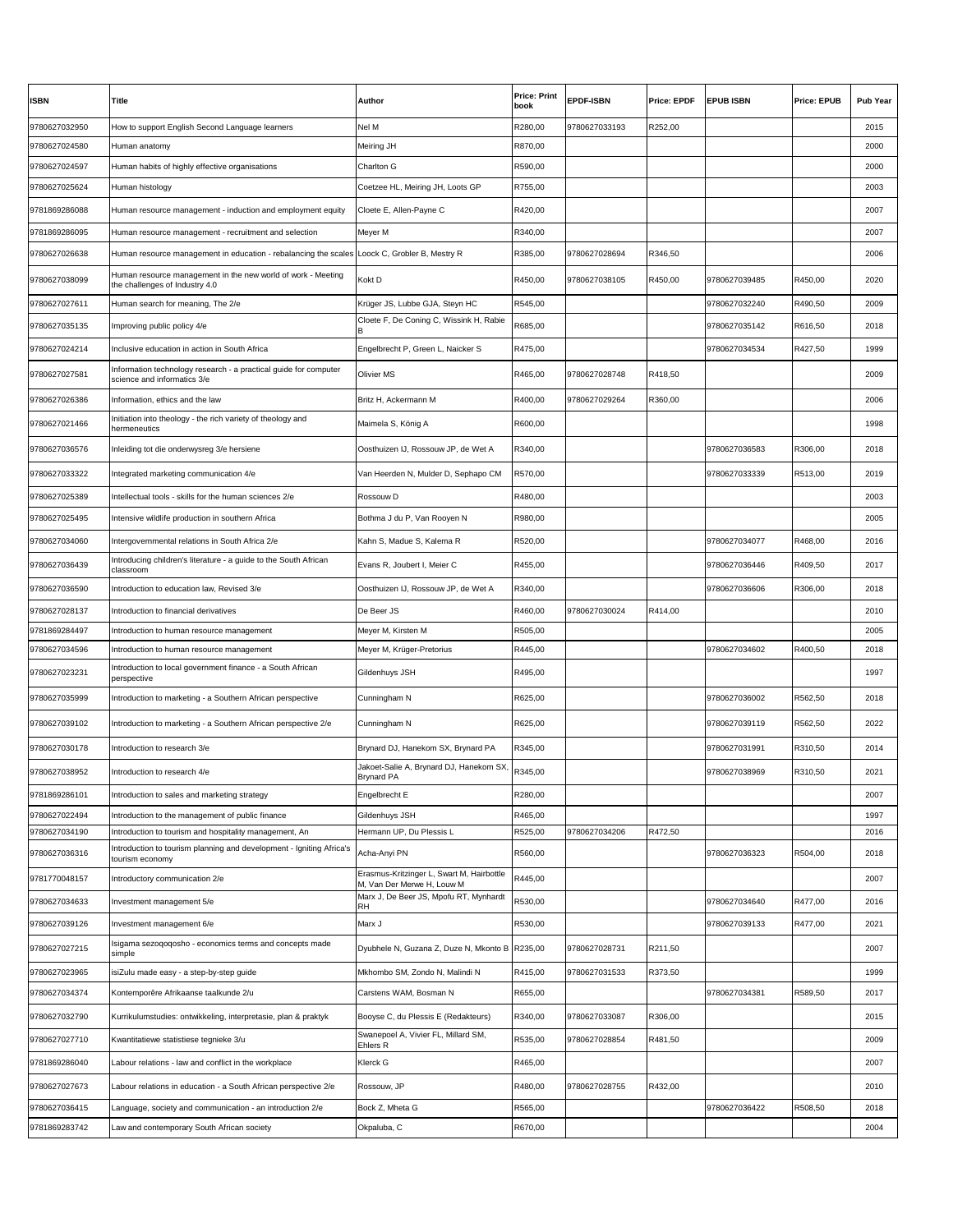| <b>ISBN</b>   | Title                                                                                                                                         | <b>Author</b>                                                                           | <b>Price: Print</b><br>book | <b>EPDF-ISBN</b> | <b>Price: EPDF</b> | <b>EPUB ISBN</b> | <b>Price: EPUB</b> | <b>Pub Year</b> |
|---------------|-----------------------------------------------------------------------------------------------------------------------------------------------|-----------------------------------------------------------------------------------------|-----------------------------|------------------|--------------------|------------------|--------------------|-----------------|
| 9780627033797 | Law of education in South Africa, The 3/e                                                                                                     | Joubert R (Editor)                                                                      | R515,00                     |                  |                    | 9780627033803    | R463,50            | 2016            |
| 9780627026591 | Laws of movie making, The - production and distribution of<br>independent films                                                               | Groenewald C                                                                            | R465,00                     | 9780627029127    | R418,50            |                  |                    | 2006            |
| 9780627027062 | Leadership challenge in Africa, The - a framework for African<br>Renaissance leaders                                                          | Van Rensburg G                                                                          | R435,00                     | 9780627028762    | R391,50            |                  |                    | 2007            |
| 9780627027901 | Leadership thoughts                                                                                                                           | Van Rensburg G                                                                          | R435,00                     | 9780627028779    | R391,50            |                  |                    | 2009            |
| 9780627036613 | Learn 2 teach - English language teaching in a multilingual context<br>5/e                                                                    | Van der Walt C, Evans R                                                                 | R570,00                     |                  |                    | 9780627036620    | R513,00            | 2019            |
| 9780627034350 | Learner support in a diverse classroom - A guide for Foundation,<br>Intermediate and Senior Phase teachers of language and<br>mathematics 2/e | Nel M, Nel N, Hugo A                                                                    | R565,00                     |                  |                    | 9780627034367    | R508,50            | 2016            |
| 9780627039324 | Learner support in a diverse classroom - A guide for Foundation,<br>Intermediate and Senior Phase teachers 3/e                                | Nel M, Nel N, Malindi M                                                                 | R565,00                     |                  |                    | 9780627039331    | R508,50            | 2021            |
| 9780627027628 | Legal pluralism in South Africa - aspects of African customary,<br>Muslim and Hindu family law                                                | Mofokeng LL                                                                             | R515,00                     | 9780627028793    | R463,50            |                  |                    | 2009            |
| 9780627035753 | Life orientation for South African teachers 2/e                                                                                               | Nel M                                                                                   | R565,00                     |                  |                    | 9780627035760    | R508,50            | 2017            |
| 9780627029530 | Life skills - my journey, my destiny 2/e                                                                                                      | Van Heerden-Pieterse E                                                                  | R470,00                     |                  |                    | 9780627032288    | R423,00            | 2014            |
| 9780627026270 | Life skills and assets 2/e                                                                                                                    | Ebersöhn L, Eloff I                                                                     | R370,00                     |                  |                    | 9780627035814    | R333,00            | 2006            |
| 9780627036392 | Literacy in the Foundation Phase 3/e                                                                                                          | Joubert I (Editor)                                                                      | R575,00                     |                  |                    | 9780627036408    | R517,50            | 2019            |
| 9780627036019 | Making sense of research                                                                                                                      | Tomaselli KG                                                                            | R585,00                     |                  |                    | 9780627036026    | R526,50            | 2018            |
| 9780627027161 | Manage your money - basic financial life skills for South Africans<br>2/e                                                                     | Swart N                                                                                 | R460,00                     | 9780627028816    | R414,00            |                  |                    | 2007            |
| 9780627035326 | Management in Early Childhood Education - a South African<br>perspective 3/e                                                                  | Meier C, Marais P                                                                       | R575,00                     |                  |                    | 9780627035333    | R517,50            | 2017            |
| 9780627037382 | Managing diversity in the South Arican workplace                                                                                              | Carrim NMH, Moolman L                                                                   | R440,00                     |                  |                    | 9780627037399    | R396,00            | 2020            |
| 9780627032691 | Managing for healthy labour relations - a practical quide for health<br>services in southern Africa 3/e                                       | Garbers CJ, Matlakala M                                                                 | R620,00                     |                  |                    | 9780627033162    | R558,00            | 2016            |
| 9780627030680 | Managing human capital in the public sector                                                                                                   | Mello DM                                                                                | R520,00                     | 9780627031656    | R468,00            |                  |                    | 2014            |
| 9780627025877 | Managing tourism services - a southern African perspective 3/e                                                                                | <b>Bennett JA</b>                                                                       | R705,00                     |                  |                    |                  |                    | 2005            |
| 9780627031373 | Marketing in South Africa - conusmer landscapes: cases and<br>concepts 4/e                                                                    | Simpson J, Lappeman J                                                                   | R520,00                     |                  |                    | 9780627036194    | R468,00            | 2017            |
| 9781869285692 | Marketing research 2/e                                                                                                                        | Cant M, Gerber-Nel C, Nel D, Kotzé T                                                    | R465,00                     | 9780627031434    | R418,50            |                  |                    | 2005            |
| 9780627023248 | Mass media towards the millennium - the South African handbook<br>of mass communication 2/e                                                   | De Beer AS                                                                              | R815,00                     |                  |                    |                  |                    | 1998            |
| 9780627036934 | Meaningful assessment for 21st century learning                                                                                               | Warnich P, Golightly A, Bosch C                                                         | R425,00                     |                  |                    | 9780627036941    | R382,50            | 2021            |
| 9780627034657 | Medical ethics, law and human rights - a South African perspective<br>2/e                                                                     | Moodley, K                                                                              | R725,00                     |                  |                    | 9780627034664    | R652,50            | 2017            |
| 9780627035951 | Medical terminology for students of the health professions 3/e                                                                                | Kritzinger JPK, Bosman JP, Meiring JH,<br>Schumann CJ, Abrahams PH, Greyling LM R565,00 |                             |                  |                    | 9780627035968    | R508,50            | 2018            |
| 9780627029721 | Mental health care in Africa - a practical, evidence-based approach. A. Pienaar                                                               |                                                                                         | R440,00                     | 9780627031663    | R396,00            |                  |                    | 2013            |
| 9780627035159 | Monitoring and evaluation of policies, programmes and projects 2/e  Ile IU, Eresia-Eke C, Allen-Ile C                                         |                                                                                         | R400,00                     |                  |                    | 9780627036842    | R360,00            | 2019            |
| 9780627027451 | Movies made easy - a practical guide to film analysis 2/e                                                                                     | Van Nierop L                                                                            | R475,00                     | 9780627028847    | R427,50            |                  |                    | 2008            |
| 9780627029509 | Multicultural education - a manual for the South African teacher 2/e                                                                          | Lemmer EM, Meier C, Van Wyk JN                                                          | R345,00                     |                  |                    | 9780627032301    | R310,50            | 2012            |
| 9780627036958 | Multigrade teaching - Approaches and perspectives for teachers                                                                                | Esterhuizen S, Seleti J, Taole MJ                                                       | R305,00                     |                  |                    | 9780627036965    | R274,50            | 2019            |
| 9780627036200 | Multiliteracies in education - South African perspectives                                                                                     | Engelbrecht A, Genis G                                                                  | R330,00                     |                  |                    | 9780627036217    | R297,00            | 2019            |
| 9780627027772 | Multilingualism and educational interpreting - innovation and<br>delivery                                                                     | Verhoef M, Du Plessis T                                                                 | R465,00                     | 9780627028298    | R418,50            |                  |                    | 2008            |
| 9780627026010 | Multilingualism and electronic language management                                                                                            | Daelemans W, Du Plessis T, Snyman C,<br>Гесk L                                          | R465,00                     | 9780627031816    | R418,50            |                  |                    | 2005            |
| 9780627027031 | Multilingualism and exclusion - practice and prospects                                                                                        | Du Plessis T, Cuvelier P, Meeuwis M,<br>Гесk L                                          | R525,00                     | 9780627028311    | R472,50            |                  |                    | 2007            |
| 9780627031137 | Multilingualism for empowerment                                                                                                               | Cuvelier P, Du Plessis T, Meeuwis M,<br>Vandekerckhove R, Webb V                        | R360,00                     | 9780627031670    | R324,00            |                  |                    | 2013            |
| 9780627028205 | Multilingualism from below                                                                                                                    | Cuvelier P, Du Plessis T, Meeuwis M,<br>Vandekerckhove R, Webb V                        | R465,00                     | 9780627031809    | R418,50            |                  |                    | 2010            |
| 9780627025488 | Multilingualism, education and social integration - Belgium, Europe,<br>South Africa, southern Africa                                         | Du Plessis T. Cuvelier P. Teck L.                                                       | R500,00                     | 9780627031823    | R450,00            |                  |                    | 2003            |
| 9780627025082 | Multilingualism, the judiciary and security services - Belgium,<br>Europe, South Africa, southern Africa                                      | Deprez K, Du Plessis T, Teck L                                                          | R500,00                     | 9780627031830    | R450,00            |                  |                    | 2001            |
| 9780627034084 | Municipal finance and accounting 3/e                                                                                                          | Fourie M, Opperman L                                                                    | R705,00                     |                  |                    | 9780627034848    | R634,50            | 2015            |
| 9780627038938 | Mzansinomics - Understanding the basics of the South African<br>economy                                                                       | Fourie J, Mohr P                                                                        | R355,00                     |                  |                    | 9780627038945    | R319,50            | 2021            |
| 9780627032912 | Navorsing: 'n Gids vir die beginnernavorser                                                                                                   | Joubert I, Hartell C, Lombard K                                                         | R430,00                     |                  |                    | 9780627034831    | R387,00            | 2015            |
| 9780627028274 | New macro English aid 4/e, The                                                                                                                | Uys I                                                                                   | R475,00                     | 9780627029257    | R427,50            |                  |                    | 2011            |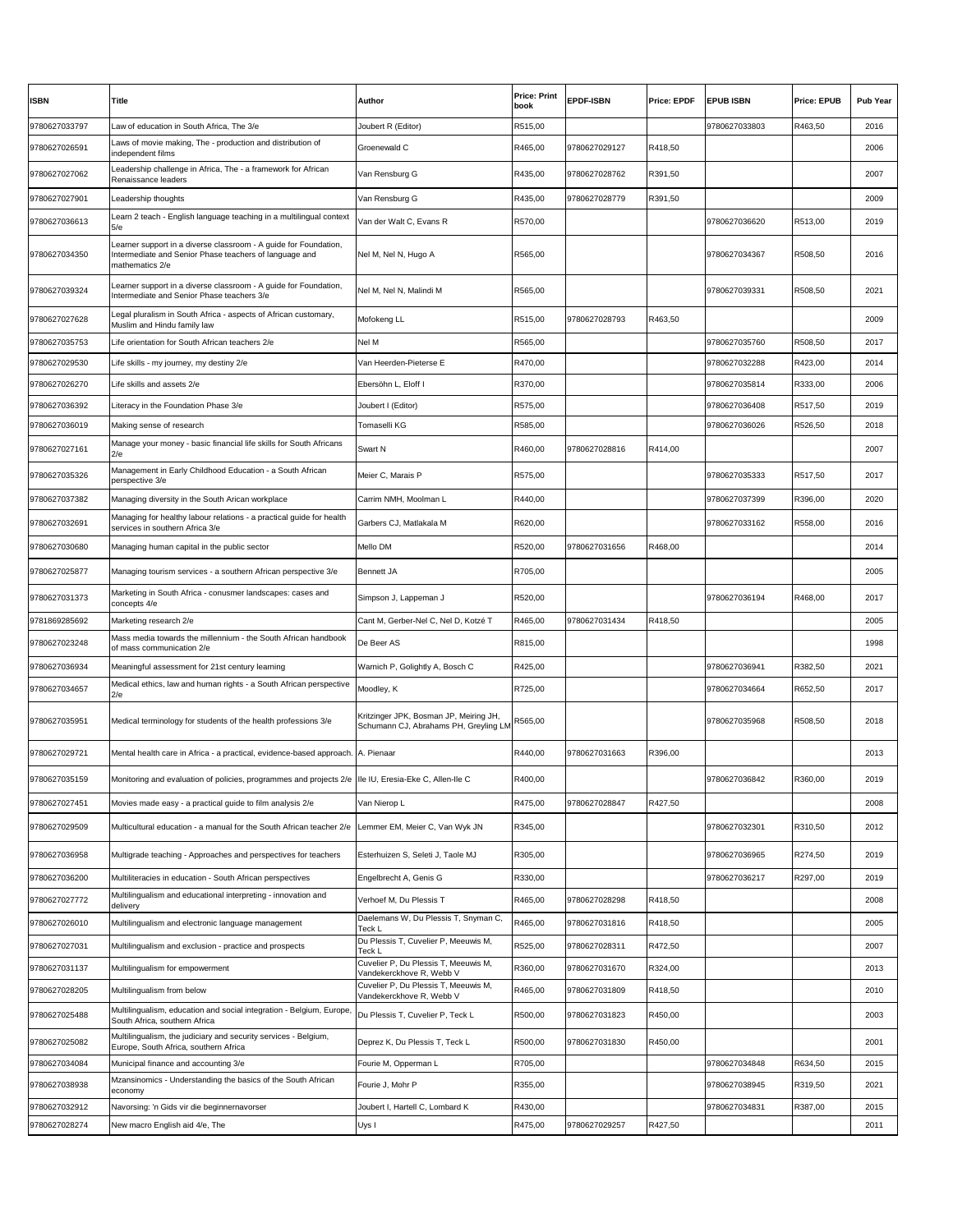| <b>ISBN</b>   | Title                                                                                           | <b>Author</b>                                                  | <b>Price: Print</b><br>book | <b>EPDF-ISBN</b> | <b>Price: EPDF</b> | <b>EPUB ISBN</b> | <b>Price: EPUB</b> | <b>Pub Year</b> |
|---------------|-------------------------------------------------------------------------------------------------|----------------------------------------------------------------|-----------------------------|------------------|--------------------|------------------|--------------------|-----------------|
| 9780627025778 | New media - technology and policy in developing countries                                       | Lesame NC                                                      | R620,00                     |                  |                    |                  |                    | 2005            |
| 9780627029974 | New media in the information society                                                            | Lesame Z, Mbatha B, Sindane S                                  | R580,00                     | 9780627030109    | R522,00            |                  |                    | 2012            |
| 9780627036095 | Norme vir Afrikaans - Moderne Standaardafrikaans 6/u                                            | <b>Carstens WAM</b>                                            | R590,00                     |                  |                    | 9780627036101    | R531,00            | 2018            |
| 9780627017957 | Northern Sotho for first-year students                                                          | Van Wyk EB, Groenewald PS, Prinsloo<br>DJ, Kock JHM, Taljard E | R345,00                     |                  |                    |                  |                    | 1992            |
| 9780627034398 | Nurse educators' guide to management 3/e                                                        | Kotzé W                                                        | R615,00                     |                  |                    | 9780627034404    | R553,50            | 2016            |
| 9780627038358 | Nurse educators' guide to management 4/e                                                        | Kotzé W                                                        | R615,00                     |                  |                    | 9780627038365    | R553,50            | 2020            |
| 9780627036699 | Nursing sociology 6/e                                                                           | Du Toit D, Le Roux E                                           | R465,00                     |                  |                    | 9780627036705    | R418,50            | 2018            |
| 9780627029875 | Om te skryf                                                                                     |                                                                | R415,00                     |                  |                    | 9780627033841    | R373,50            | 2012            |
| 9780627039508 | Om te skryf 2/e                                                                                 |                                                                | R415,00                     |                  |                    | 9780627039515    | R373,50            | 2022            |
| 9780868744674 | Ondersoek van die pasgebore baba, Die                                                           | <b>Henning PA</b>                                              | R435,00                     |                  |                    |                  |                    | 1993            |
| 9780627022661 | Ons klein en silwerige planeet - Afrikaanse, Nederlandse en<br>Vlaamse gedigte oor die omgewing | Marais JL, Zuiderent A                                         | R340,00                     |                  |                    |                  |                    | 1997            |
| 9780627031953 | Oorgange en voortgange - 'n huldigingsbundel vir prof.<br>C.H.F. Ohlhoff                        | Willemse H                                                     | R375,00                     | 9780627031960    | R337,50            |                  |                    | 2013            |
| 9780627030215 | Op die keper beskou - oor die ontstaan van Afrikaans                                            | Grebe HP                                                       | R455,00                     | 9780627030543    | R409,50            |                  |                    | 2012            |
| 9780627036033 | Operational risk management, Revised 2/e                                                        | Young J                                                        | R455,00                     |                  |                    | 9780627036040    | R409,50            | 2017            |
| 9780627039140 | Operational risk management 3/e                                                                 | Young J                                                        | R455,00                     |                  |                    | 9780627039157    | R409,50            | 2021            |
| 9780627026744 | Organisation development - theory and practice                                                  | Van Tonder CL, Roodt G                                         | R745,00                     | 9780627028892    | R670,50            |                  |                    | 2008            |
| 9780627024801 | Organisation of government, The - an introduction                                               | Gildenhuys JSH, Knipe A                                        | R645,00                     | 9780627031564    | R580,50            |                  |                    | 2001            |
| 9780627036873 | Organisational analysis and intergovernmental relatons - a South<br>African perspective         | Madue SM, Lubinga S                                            | R320,00                     |                  |                    | 9780627036880    | R288,00            | 2019            |
| 9780627034176 | Organisational behaviour - a contemporary South African<br>perspective 4/e                      | Werner A                                                       | R620,00                     |                  |                    | 9780627034817    | R558,00            | 2016            |
| 9780627037405 | Organisational behaviour - a contemporary South African<br>perspective 5/e                      | Werner A                                                       | R620,00                     |                  |                    | 9780627037412    | R558,00            | 2020            |
| 9780627025686 | Organisational change - theory and practice                                                     | Van Tonder CL                                                  | R695,00                     | 9780627029318    | R625,50            |                  |                    | 2004            |
| 9781869283674 | Organisational development - new methods and models for<br>southern Africa                      | Moerdyk A, Van Aardt C                                         | R660,00                     |                  |                    |                  |                    | 2003            |
| 9780627027482 | Outcomes-based assessment for South African teachers                                            | Meyer L, Lombard BJJ, Warnich P,<br>Wolhuter CC                | R460,00                     |                  |                    |                  |                    | 2010            |
| 9780627026430 | Paediatric surgery workbook                                                                     | <b>Becker JHR</b>                                              | R660,00                     | 9780627028908    | R594,00            |                  |                    | 2006            |
| 9780627029516 | Partnering for resilience                                                                       | Ferreira R, Ebersöhn L                                         | R325,00                     | 9780627030628    | R292,50            |                  |                    | 2012            |
| 9780627038549 | Passion, power and purpose - engaging with strategy in your<br>organisation, and your life      | Sieff G                                                        | R430,00                     | 9780627038900    | R430,00            | 9780627038556    | R430,00            | 2021            |
| 9780627028120 | Performance auditing - a step-by-step approach 2/e                                              | Prinsloo J, Roos M                                             | R415,00                     | 9780627030376    | R373,50            |                  |                    | 2011            |
| 9780627035821 | Performance information for managers and internal auditors - theory<br>and practice 2/e         | Prinsloo J                                                     | R325,00                     | 9780627035838    | R292,50            |                  |                    | 2017            |
| 9780627037429 | Performance management - a contemporary South African<br>perspective                            | Moosa M, Meyer M                                               | R490,00                     |                  |                    | 9780627037436    | R441,00            | 2020            |
| 9780627038150 | Personal finance                                                                                | Duvenhage C, Keyser N                                          | R445,00                     |                  |                    | 9780627038167    | R400,50            | 2021            |
| 9780627022692 | Personnel administration and management 4/e                                                     | Cloete JJN                                                     | R495,00                     |                  |                    |                  |                    | 1997            |
| 9780627021664 | Perspectives on learning difficulties - international concerns and<br>South African realities   | Engelbrecht P, Kriegler SM, Booysen MI                         | R615,00                     |                  |                    |                  |                    | 1996            |
| 9780627031045 | Perspektief en profiel - 'n Afrikaanse literatuurgeskiedenis deel 1<br>2/u                      | Van Coller HP                                                  | R700,00                     |                  |                    | 9780627031076    | R630,00            | 2016            |
| 9780627031052 | Perspektief en profiel - 'n Afrikaanse literatuurgeskiedenis deel 2<br>2/u                      | Van Coller HP                                                  | R700,00                     |                  |                    | 9780627031083    | R630,00            | 2016            |
| 9780627031069 | Perspektief en profiel - 'n Afrikaanse literatuurgeskiedenis deel 3<br>2/u                      | Van Coller HP                                                  | R700,00                     |                  |                    | 9780627031090    | R630,00            | 2016            |
| 9780627035005 | Philosophy in education and research - African perspectives                                     | Sefotho MM                                                     | R370,00                     |                  |                    | 9780627035012    | R333,00            | 2018            |
| 9780627022050 | Play, The - a manual                                                                            | Keuris M                                                       | R310,00                     | 9780627033599    | R279,00            |                  |                    | 1996            |
| 9780627026850 | Politics of language in South Africa, The - policy and practice                                 | Webb V, Du Plessis T                                           | R500,00                     | 9780627030383    | R450,00            |                  |                    | 2006            |
| 9780627037443 | Practical accounting                                                                            | Moloi MA, Netshandama MJ                                       | R405,00                     |                  |                    | 9780627037450    | R364,50            | 2021            |
| 9780627028038 | Practical guide to discipline in schools, A                                                     | Oosthuizen, IJ                                                 | R320,00                     | 9780627029332    | R288,00            |                  |                    | 2006            |
| 9780627026461 | Praktiese wenke vir leerderdissipline                                                           | Oosthuizen IJ                                                  | R320,00                     | 9780627029325    | R288,00            |                  |                    | 2006            |
| 9781869285708 | Pricing management 2/e                                                                          | Cant M, Brink A, Machado R                                     | R390,00                     | 9780627031441    | R351,00            |                  |                    | 2005            |
| 9780627032776 | Principles and practice of nursing and health care, The 2/e                                     | Jooste K                                                       | R705,00                     |                  |                    | 9780627035104    | R634,50            | 2018            |
| 9780627032707 | Principles and practice of psychological assessment, The 2/e                                    | Moerdyk A                                                      | R620,00                     |                  |                    | 9780627035791    | R558,00            | 2014            |
| 9780627039300 | Principles and practice of psychological assessment, The 3/e                                    | Moerdyk A                                                      | R620,00                     |                  |                    | 9780627039317    | R558,00            | 2021            |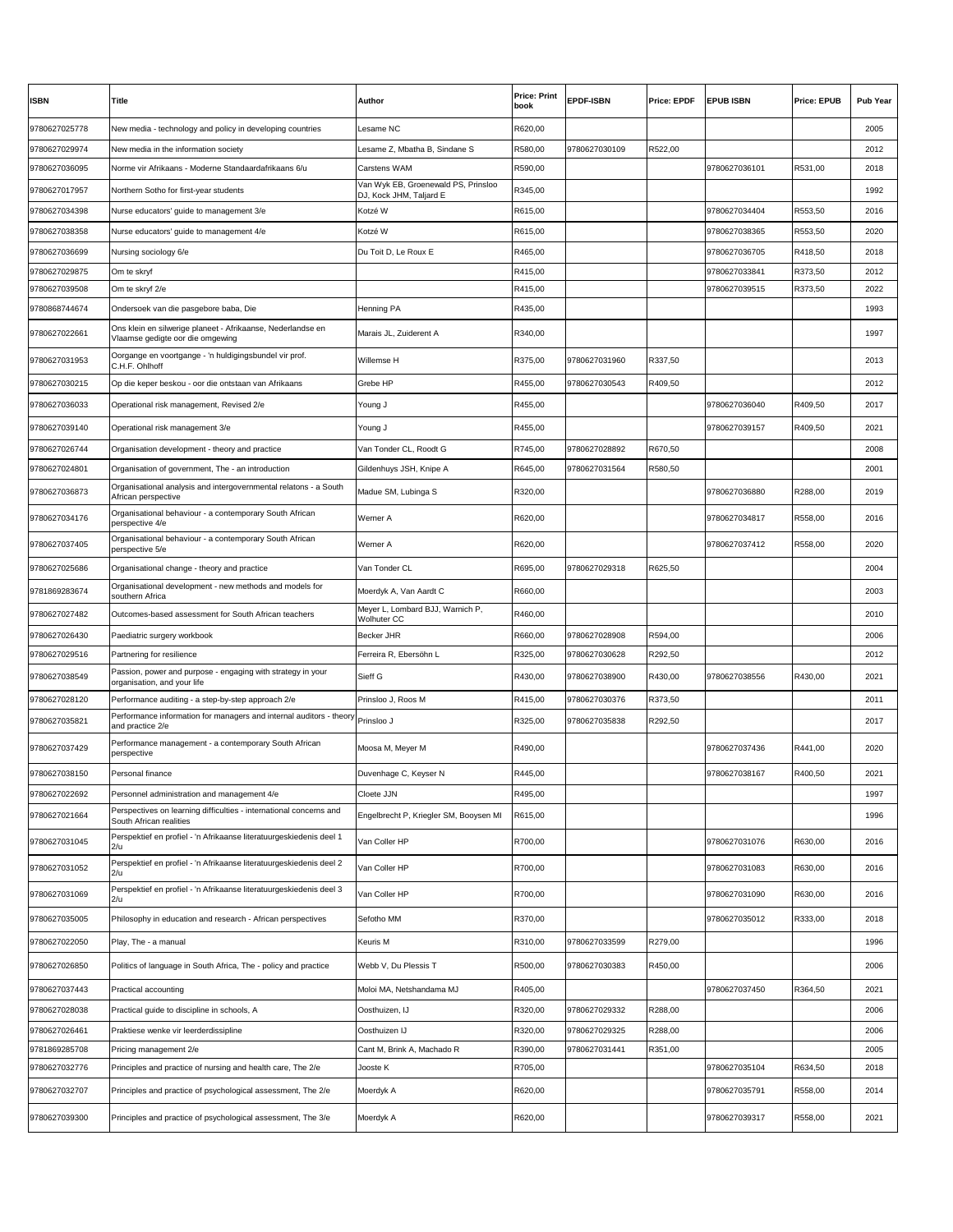| <b>ISBN</b>   | Title                                                                                                | Author                                                              | <b>Price: Print</b><br>book | <b>EPDF-ISBN</b> | <b>Price: EPDF</b> | <b>EPUB ISBN</b> | Price: EPUB | <b>Pub Year</b> |
|---------------|------------------------------------------------------------------------------------------------------|---------------------------------------------------------------------|-----------------------------|------------------|--------------------|------------------|-------------|-----------------|
| 9780627025280 | Principles of macroeconomics, The 2/e                                                                | Haydam N                                                            | R600,00                     |                  |                    |                  |             | 2002            |
| 9780627025525 | Principles of microeconomics, The 3/e                                                                | Haydam N                                                            | R495,00                     |                  |                    |                  |             | 2002            |
| 9780627027468 | Producing documentaries - a practical guide                                                          | Snyman A                                                            | R445,00                     | 9780627028922    | R400,50            |                  |             | 2007            |
| 9780627027833 | Product management 3/e                                                                               | Jooste CJ                                                           | R420,00                     | 9780627029561    | R378,00            |                  |             | 2010            |
| 9780627027864 | Productive writing - becoming a prolific writer                                                      | Badenhorst C                                                        | R505,00                     | 9780627028946    | R454,50            |                  |             | 2010            |
| 9780627039164 | Project management for the services sector                                                           | Acha-Anyi PN                                                        | R620,00                     |                  |                    | 9780627039171    | R558,00     | 2021            |
| 9780627025747 | Project management in education and training                                                         | Bisschoff T, Govender C, Oosthuizen P                               | R450,00                     |                  |                    |                  |             | 2004            |
| 9780627025013 | Promoting learner development - preventing and working with<br>barriers to learning                  | Engelbrecht P, Green L, Swart E,<br>Muthukrishna N                  | R530,00                     |                  |                    |                  |             | 2001            |
| 9780627017599 | Public administration - a SA introductory perspective                                                | Coetzee WAJ                                                         | R330,00                     |                  |                    |                  |             | 1988            |
| 9780627018480 | Public financial management                                                                          | Gildenhuys JSH                                                      | R785,00                     |                  |                    |                  |             | 1997            |
| 9780627026089 | Public management in the information age                                                             | Bekker K, Minnaar F                                                 | R520,00                     | 9780627030390    | R468,00            |                  |             | 2006            |
| 9780627036750 | Public procurement and supply chain management                                                       | Ambe IM, Badenhorst-Weiss JA                                        | R650,00                     |                  |                    | 9780627036767    | R585,00     | 2019            |
| 9780627035470 | Purchasing and supply management 7/e                                                                 | Badenhorst-Weiss JA, Cilliers JO, Dlamini<br>W. Ambe IM             | R685,00                     |                  |                    | 9780627035487    | R616,50     | 2017            |
| 9780627029745 | Puzzles in contemporary political philosophy - an introduction for<br>South African students         | Vincent L, Steyn-Kotze J, Hamilton L                                | R385,00                     | 9780627030277    | R346,50            |                  |             | 2012            |
| 9780627038174 | Puzzling democracy - an introduction to political philosophy for<br>South African students           | Vincent L                                                           | R385,00                     |                  |                    | 9780627038181    | R346,50     | 2021            |
| 9780627027703 | Quantitative statistical techniques 3/e                                                              | Swanepoel A, Vivier FL, Millard SM,<br>Ehlers R                     | R535,00                     | 9780627028953    | R481,50            |                  |             | 2009            |
| 9780627023583 | Questions about life and morality - Christian ethics in South Africa<br>today                        | Kretzschmar L, Hulley L                                             | R485,00                     |                  |                    |                  |             | 1998            |
| 9780627034756 | Reader on selected social issues, A 6/e                                                              | Bezuidenhout FJ (Editor)                                            | R525,00                     |                  |                    | 9780627034763    | R472,50     | 2017            |
| 9780627038198 | Reader on selected social phenomena, A 7/e                                                           | Bezuidenhout FJ (Editor)                                            | R525,00                     |                  |                    | 9780627038204    | R472,50     | 2022            |
| 9780627027727 | Research at grass roots - for the social sciences and human<br>service professions 4/e               | De Vos AS, Strydom H, Fouché CB,<br>Delport CSL                     | R695,00                     |                  |                    | 9780627032684    | R625,50     | 2011            |
| 9780627038211 | Research at grass roots - for the social sciences and human<br>services professions 5/e              | Fouché CB, Strydom H, Roestenburg WJH R695,00                       |                             |                  |                    | 9780627038228    | R625,50     | 2021            |
| 9780627027048 | Research writing - breaking the barriers                                                             | Badenhorst C                                                        | R475,00                     | 9780627028960    | R427,50            |                  |             | 2007            |
| 9780627037221 | Resource development - a practical guide for teachers                                                | Meier C                                                             | R335,00                     |                  |                    | 9780627037238    | R301,50     | 2021            |
| 9780627035265 | Responding to the challenges of inclusive education in southern<br>Africa 2/e                        | Engelbrecht P, Green L                                              | R530,00                     |                  |                    | 9780627035272    | R477,00     | 2017            |
| 9780627023323 | Responsible teenage sexuality - a manual for teachers, youth<br>leaders and health professionals 2/e | Greathead E, Devenish C, Funnell G                                  | R635,00                     |                  |                    |                  |             | 1998            |
| 9780627023224 | Restructuring your local government - a practical guide                                              | Gildenhuys JSH                                                      | R400,00                     |                  |                    |                  |             | 1997            |
| 9780627038235 | Rethinking learning through play                                                                     | Van Heerden J, Veldsman A                                           | R545,00                     |                  |                    | 9780627038242    | R490,50     | 2021            |
| 9780627026140 | School as a learning organisation, The 2/e                                                           | Moloi KC                                                            | R365,00                     |                  |                    |                  |             | 2006            |
| 9780627028250 | School leadership in a changing context - a case for school-based<br>management                      | Botha RJ, Marishane RN                                              | R430,00                     | 9780627030031    | R387,00            |                  |             | 2011            |
| 9780627030598 | Schools as organisations 4/e                                                                         | √an der Westhuizen PC                                               | R615,00                     | 9780627029011    | R553,50            |                  |             | 2013            |
| 9780627038761 | Schools as organisations 5/e                                                                         | Van der Westhuizen PC                                               | R615,00                     |                  |                    | 9780627038778    | R553,50     | 2021            |
| 9780627031212 | Schools as thinking communities                                                                      | Green L                                                             | R485,00                     | 9780627031694    | R436,50            |                  |             | 2014            |
| 9780627020629 | Serving the public - a guide for practitioners and students                                          | Cameron RG, Stone AB                                                | R355,00                     |                  |                    |                  |             | 1995            |
| 9780627023019 | Sesotho made easy - a step-by-step guide                                                             | Mokoena AD                                                          | R390,00                     |                  |                    |                  |             | 1998            |
| 9780627026737 | Sexual abuse - dynamics, assessment and healing                                                      | Spies GM                                                            | R535,00                     | 9780627029028    | R481,50            |                  |             | 2006            |
| 9780627026843 | Shaping the story                                                                                    | Maree JG                                                            | R615,00                     | 9780627029035    | R553,50            |                  |             | 2007            |
| 9780627025730 | Simply successful selling - for new salespeople                                                      | Fisher K                                                            | R540,00                     |                  |                    |                  |             | 2004            |
| 9780627026171 | Small business management - a South African approach                                                 | Nieman GH                                                           | R625,00                     | 9780627029042    | R562,50            |                  |             | 2006            |
| 9781869280062 | Smart policing for law-enforcement officials                                                         | Smit J, Minnaar A, Schnetler J                                      | R480,00                     |                  |                    |                  |             | 2004            |
| 9780627038136 | Societal issues in the curriculum                                                                    | Geduld B, Jagals D                                                  | R240,00                     |                  |                    | 9780627038143    | R216,00     | 2021            |
| 9780627023408 | Sociopedagogics 2000                                                                                 | Pretorius JWM                                                       | R640,00                     |                  |                    |                  |             | 1998            |
| 9780627023330 | Sosiopedagogiek 2000                                                                                 | Pretorius JWM                                                       | R640,00                     |                  |                    |                  |             | 1998            |
| 9780627027949 | South African clinical nurse practitioner's manual                                                   | Mash B, Blitz J, Kitshoff D, Naudé S                                | R655,00                     | 9780627029578    | R589,50            |                  |             | 2010            |
| 9780627033933 | South African employment relations - theory and practice 8/e                                         | Nel PS, Kirsten M, Swanepoel BJ,<br>Erasmus BJ, Poisat P            | R635,00                     |                  |                    | 9780627034312    | R571,50     | 2016            |
| 9780627037467 | South African employment relations - theory and practice 9/e                                         | Nel PS, Kirsten M, Erasmus BJ, Gobind J<br>Hotlzhausen M, Jordaan B | R635,00                     |                  |                    | 9780627037474    | R571,50     | 2020            |
| 9780627031236 | South African family practice manual 3/e                                                             | Mash B, Blitz J (Editors)                                           | R915,00                     | 9780627033865    | R823,50            |                  |             | 2015            |
| 9780627031304 | South African municipal government and administration 2/e                                            | Thornhill C, Cloete JJN                                             | R430,00                     | 9780627031700    | R387,00            |                  |             | 2014            |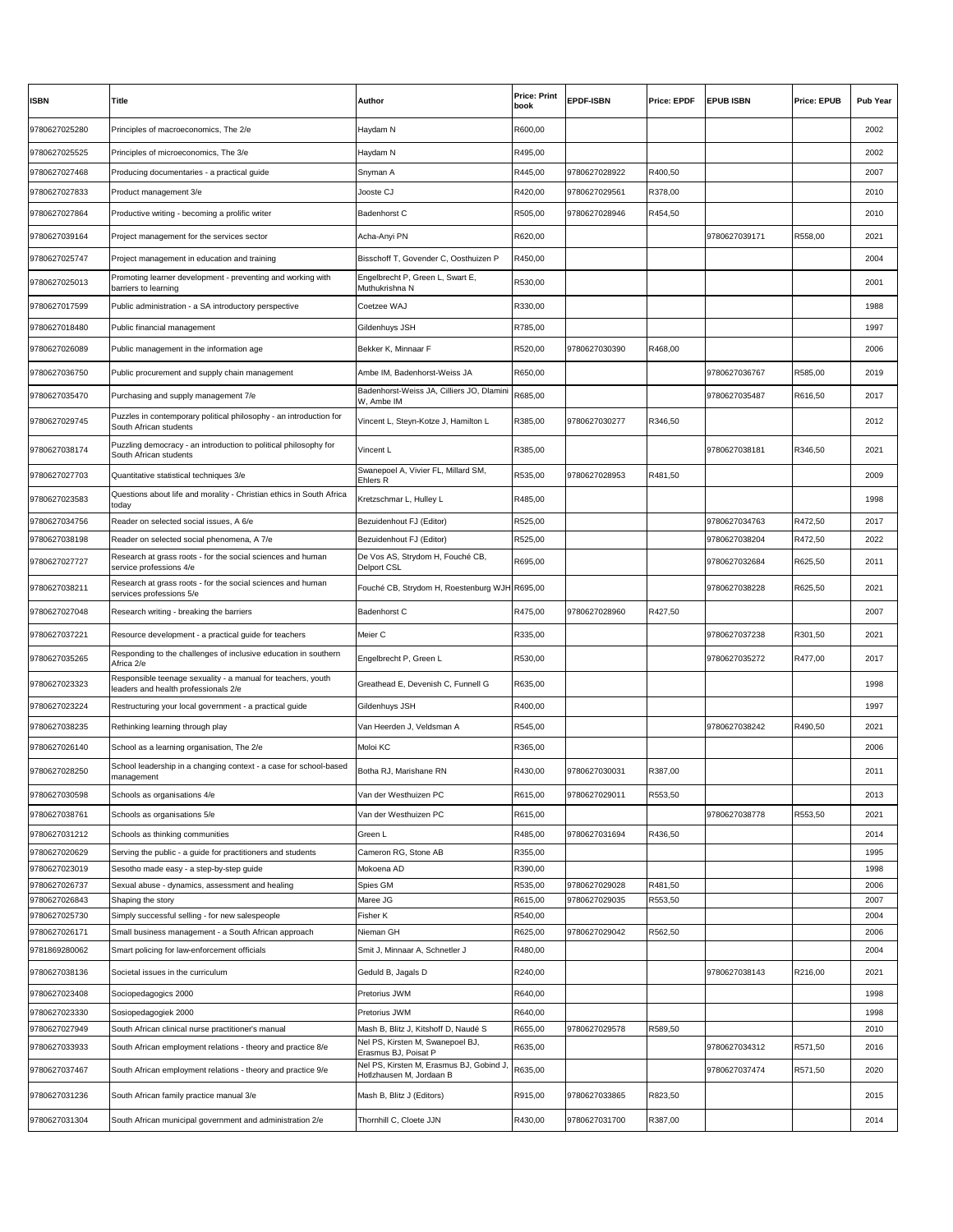|                                |                                                                                                      |                                                        | <b>Price: Print</b> |                  |                    |                  |                    |                 |
|--------------------------------|------------------------------------------------------------------------------------------------------|--------------------------------------------------------|---------------------|------------------|--------------------|------------------|--------------------|-----------------|
| <b>ISBN</b>                    | Title                                                                                                | Author                                                 | book                | <b>EPDF-ISBN</b> | <b>Price: EPDF</b> | <b>EPUB ISBN</b> | <b>Price: EPUB</b> | <b>Pub Year</b> |
| 9780627029806                  | South African public administration and management 10/e                                              | Cloete JJN, Thornhill C                                | R525,00             |                  |                    | 9780627032639    | R472,50            | 2012            |
| 9780627027208                  | South African workbook for economics                                                                 | Van Walbeek C                                          | R325,00             | 9780627029004    | R292,50            |                  |                    | 2008            |
| N/A                            | Southern Africa's weather patterns - an introductory guide                                           | Van Heerden J, Hurry L                                 |                     | 9780627030574    | R135,00            |                  |                    | 1987            |
| 9780627032943                  | Speech-language therapy in a school context: Principles and<br>oractices                             | Moonsamy S, Kathard H (Editors)                        | R560,00             | 9780627033186    | R504,00            |                  |                    | 2015            |
| 9780627015618                  | Spraakopleiding en Opvoedkundige Drama                                                               | Louw C, Potgieter S, Hugo S, De Kock T                 | R455,00             |                  |                    |                  |                    | 1987            |
| 9780627025426                  | Statistical tables / statistiese tabelle                                                             | Stoker DJ                                              | R215,00             |                  |                    |                  |                    | 2003            |
| 9780627026539                  | Strategic and performance management in the public sector                                            | Minnaar F                                              | R550,00             | 9780627029059    | R495,00            |                  |                    | 2010            |
| 9780627032936                  | Strategic integrated communication                                                                   | Mulder D, Niemann-Struweg (Editors)                    | R575,00             | 9780627033582    | R517,50            |                  |                    | 2015            |
| 9780627034213                  | Strategic logistics management - a supply chain management<br>approach 2/e                           | De Villiers G, Nieman G, Niemann W                     | R575,00             |                  |                    | 9780627034220    | R517,50            | 2016            |
| 9780627039188                  | Strategic logistics management - a supply chain management<br>approach 3/e                           | Niemann W, de Villiers G                               | R575,00             |                  |                    | 9780627039195    | R517,50            | 2022            |
| 9781869280031                  | Strategic management - an applied South African perspective                                          | Rossouw D, Le Roux SJ, Groenewald D                    | R570,00             |                  |                    |                  |                    | 2003            |
| 9780627036811                  | Strategic management - southern African concepts and cases 4/e                                       | Ehlers T, Lazenby K                                    | R635,00             |                  |                    | 9780627036828    | R571,50            | 2019            |
| 9780627036132                  | Strategic management process, The - a South African perspective<br>2/e                               | Lazenby, K                                             | R650,00             |                  |                    | 9780627036149    | R585,00            | 2018            |
| 9780627039027                  | Strategic management process, The - a South African perspective<br>3/e                               | Lazenby, K                                             | R650,00             |                  |                    | 9780627039034    | R585,00            | 2021            |
| 9780627026898                  | Strategic perspectives on crime and policing in South Africa                                         | Burger J                                               | R505,00             | 9780627029073    | R454,50            |                  |                    | 2007            |
| 9780627039201                  | Strategic supply chain management                                                                    | Ramgovind P, Engelbrecht W                             | R580,00             |                  |                    | 9780627039218    | R522,00            | 2022            |
| 9780627038259                  | Strengthening inclusive education from ECD to post-school                                            | Maghuvhe MO, Maapola-Thobejane HR,                     | R400,00             |                  |                    | 9780627038266    | R360,00            | 2020            |
| 9780627032783                  | education<br>Student voices in transition 2/e                                                        | Malahlela MK<br>evy S, Treacey M                       | R535,00             | 9780627032899    | R481,50            |                  |                    | 2015            |
|                                |                                                                                                      |                                                        |                     |                  |                    |                  |                    |                 |
| 9780627022821<br>9780627026164 | Student-friendly basic mathematics<br>Study power - mastering thinking and study skills              | Botha, M<br>Beekman L                                  | R320,00<br>R390,00  | 9780627031519    | R351,00            |                  |                    | 1997<br>2005    |
| 9780627025037                  | Stylboek - riglyne vir paslik skryf                                                                  | Du Toit P. Smith-Müller W                              | R490,00             |                  |                    |                  |                    | 2003            |
| 9780627026232                  | Supervision of counsellors in South Africa, The - travels in new                                     | Dunbar-Krige H, Fritz E                                | R595,00             | 9780627029639    | R535,50            |                  |                    | 2006            |
| 9780627026928                  | territory<br>Supervision of credit management                                                        | Jordaan P, Jordaan C                                   | R460,00             | 9780627029080    | R414,00            |                  |                    | 2007            |
| 9780627031113                  | Supply chain management - a balanced approach 2/e                                                    | Badenhorst-Weiss JA, Van Biljon EHB,                   | R655,00             |                  |                    | 9780627033346    | R589,50            | 2016            |
|                                |                                                                                                      | Ambe IM, Hugo WMJ<br>Ambe IM, Badenhorst-Weiss JA, van |                     |                  |                    |                  |                    |                 |
| 9780627039225                  | Supply chain management - a balanced approach 3/e                                                    | Biljon EHB, Cilliers JO                                | R655,00             |                  |                    | 9780627039232    | R589,50            | 2022            |
| 9780627034107                  | Talk therapy toolkit - Theory and practice of counselling and<br>psychotherapy                       | Naidu T, Ramlall S                                     | R745,00             |                  |                    | 9780627034114    | R670,50            | 2016            |
| 9780627037030                  | Teacher as classroom manager, The, Unisa edition                                                     | Coetzee SA, Van Niekerk EJ                             | R170,00             |                  |                    | 9780627037047    | R170,00            | 2018            |
| 9780627038372                  | Teacher's guide to the SIAS document, A - less paperwork, more<br>teaching                           | Preston L, Van der Merwe W                             | R180,00             |                  |                    | 9780627038389    | R162,00            | 2021            |
| 9780627035029                  | Teaching and learning History and Geography in the South African<br>classroom                        | Van Eeden ES, Warnich P                                | R650,00             |                  |                    | 9780627035036    | R585,00            | 2018            |
| 9780627025471                  | Teaching and learning in higher education                                                            | Gravett S, Geyser H                                    | R520,00             |                  |                    |                  |                    | 2004            |
| 9780627026560                  | Teaching and learning in South African schools                                                       | Du Plessis P, Conley L, Du Plessis E                   | R455,00             | 9780627029554    | R409,50            |                  |                    | 2007            |
| 9780627036712                  | Teaching Foundation Phase mathematics - a guide for South<br>African students and teachers 2/e       | Naudé M, Meier C                                       | R545,00             |                  |                    | 9780627036729    | R490,50            | 2018            |
| 9780627037641                  | Teaching in the Foundation Phase - contemporary strategies,<br>curriculum development and assessment | Meier C, Ndou N                                        | R470,00             |                  |                    | 9780627037658    | R423,00            | 2020            |
| 9780627037245                  | Teaching Life Skills in the Foundation Phase 2/e                                                     | Naudé M, Meier C                                       | R545,00             |                  |                    | 9780627037252    | R490,50            | 2019            |
| 9780627036248                  | Teaching Life Skills in the Intermediate Phase                                                       | Jordaan C, Naudé M                                     | R525,00             |                  |                    | 9780627036255    | R472,50            | 2018            |
| 9780627037788                  | Teaching Mathematics in the Foundation Phase, Unisa edition                                          | Naudé M, Meier C                                       | R180,00             |                  |                    | 9780627037795    | R162,00            | 2019            |
| 9780627037542                  | Teaching practice in an African context                                                              | Taole MJ                                               | R180,00             |                  |                    | 9780627037559    | R162,00            | 2019            |
| 9780627031182                  | Teaching practice, perspectives and frameworks                                                       | Taole (Editor)                                         | R380,00             |                  |                    | 9780627032356    | R342,00            | 2015            |
| 9780627022463                  | Textbook for midwives, A                                                                             | Nolte AGW<br>Wissing MP, Potgieter JC, Guse T,         | R655,00             |                  |                    |                  |                    | 1998            |
| 9780627037825                  | Towards flourishing - embracing well-being in diverse contexts 2/e                                   | Khumalo IP, Nel L                                      | R610,00             |                  |                    | 9780627037832    | R549,00            | 2020            |
| 9780627037702                  | Towards thriving, not just surviving                                                                 | Botha C, Wolhuter C, Vos D                             | R295,00             |                  |                    | 9780627037719    | R265,50            | 2020            |
| 9780627037368                  | Transportation management - a southern African perspective                                           | Engelbrecht W, Ramgovind P                             | R495,00             |                  |                    | 9780627037375    | R445,50            | 2019            |
| 9780627026454                  | Turning vision into value - corporate finance for non-financial<br>executives                        | Ward M, Price A                                        | R600,00             | 9780627030475    | R540,00            |                  |                    | 2006            |
| 9780627036774                  | Understanding business and ethics in the South African context                                       | Rathbone M                                             | R420,00             |                  |                    | 9780627036781    | R378,00            | 2020            |
| 9780627036330                  | Understanding macroeconomics 2/e                                                                     | Mohr P, van Zyl C, Pretorius A                         | R355,00             |                  |                    | 9780627036347    | R319,50            | 2018            |